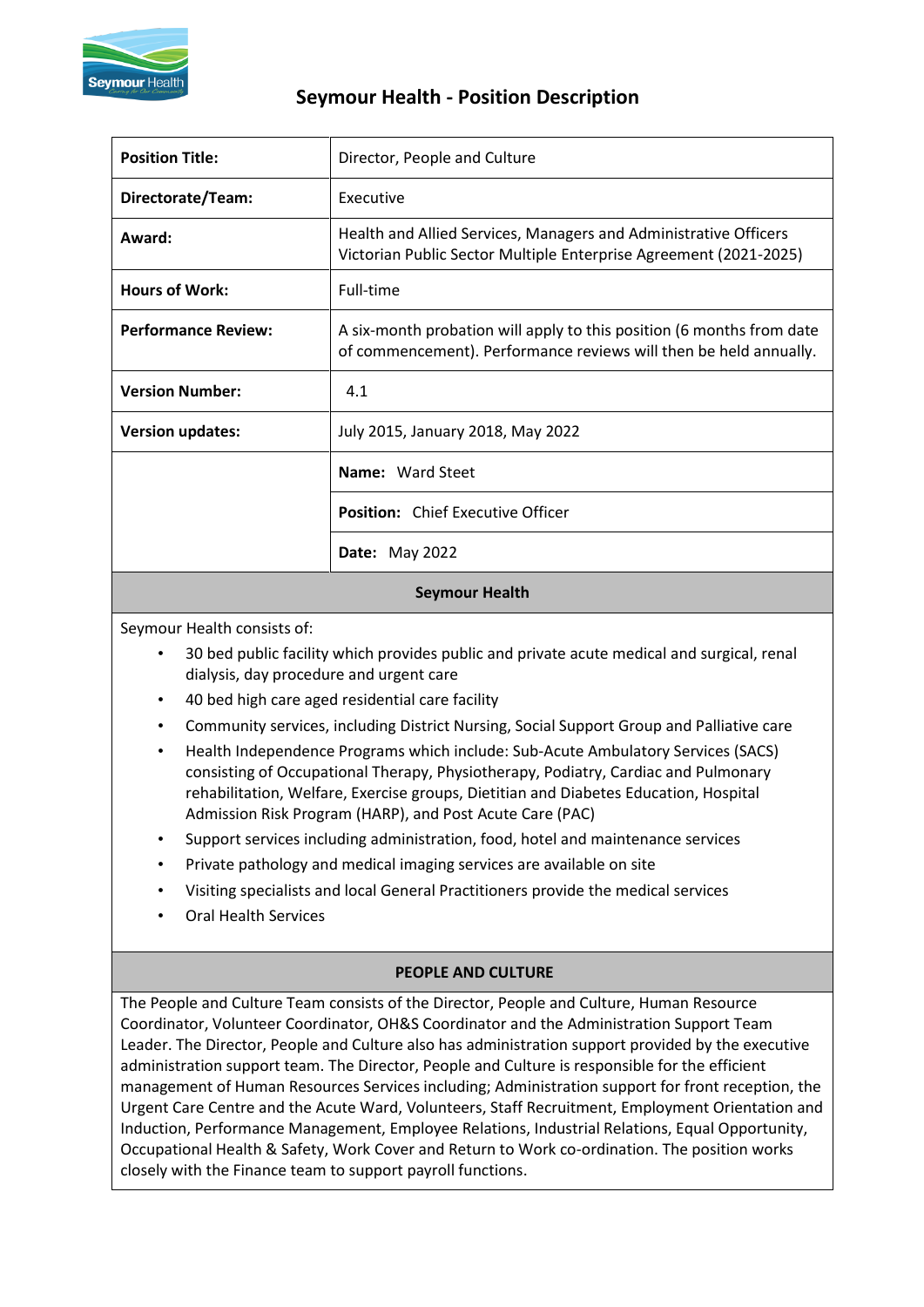| <b>ORGANISATIONAL RELATIONSHIPS</b> |                                                                                                            |  |  |  |
|-------------------------------------|------------------------------------------------------------------------------------------------------------|--|--|--|
| Reports to:                         | Chief Executive Officer                                                                                    |  |  |  |
| Manages/Coordinates:                | Human Resource Coordinator, Volunteer Coordinator, OH&S<br>Coordinator, Administration Support Team Leader |  |  |  |
| Internal Liaisons:                  | All Seymour Health Staff, in particular the Leadership team, payroll<br>and salary packaging staff         |  |  |  |
| External Liaisons:                  | VHIA, ANMF, HWU, VMIA, EAP provider, Human Resources Managers<br>in other Health Services.                 |  |  |  |
|                                     |                                                                                                            |  |  |  |

### **KEY RESPONSIBILITIES AND DUTIES**

The Director, People and Culture will provide human resource leadership within the organisation and overall management of human resource systems and processes for Seymour Health.

The Director, People and Culture, in partnership with the CEO, Executive team and service managers, is a key resource within the organization to support and invest in our people to ensure that the best quality health care is provided to our community.

### *Responsibilities of the Director, People & Culture include;*

### **General HR Management**

- Support the organisation to ensure compliance with Enterprise Agreement requirements and legislative compliance.
- Monitor all Enterprise Agreement variations and implement and communicate changes to appropriate stakeholders.
- Ensure Equal Employment Opportunity Legislation requirements are developed, implemented, reviewed and monitored.
- Manage Recruitment, Induction and Orientation processes, and assist line managers to recruit staff with appropriate skills and personal attributes that will contribute to the overall excellence of Seymour Health Services.
- In collaboration with the line managers ensure each role in the organisation has clear accountabilities and responsibilities supported by relevant level of supervision and expertise.
- Coordinate the employment of staff processes including advertising, recruitment, selection and appointment.
- Oversee the Employee Assistance Program
- Provide guidance and support to line managers to develop and maintain a productive and effective workplace culture that meets the organisations values and business objectives.
- Advise and support management and staff on industrial relation matters, including performance management and Enterprise Agreement interpretation.
- Continually review and improve performance management processes to improve people management practices.
- Provide leadership and direction in people management within the organisation assisting managers in the implementation of HR policies, processes and procedures to ensure the availability and effective use of Seymour Health human resources to achieve its strategic directions and service delivery expectations to the community.
- Manage the People and Culture team including oversight of the main reception staff.
- Support executive administration support officer with Gender Equity Action Plan requirements

### **Leadership**

- To be a key member of the Executive team.
- Prepare and interpret Human Resources reports to support the CEO and executive team in decision making.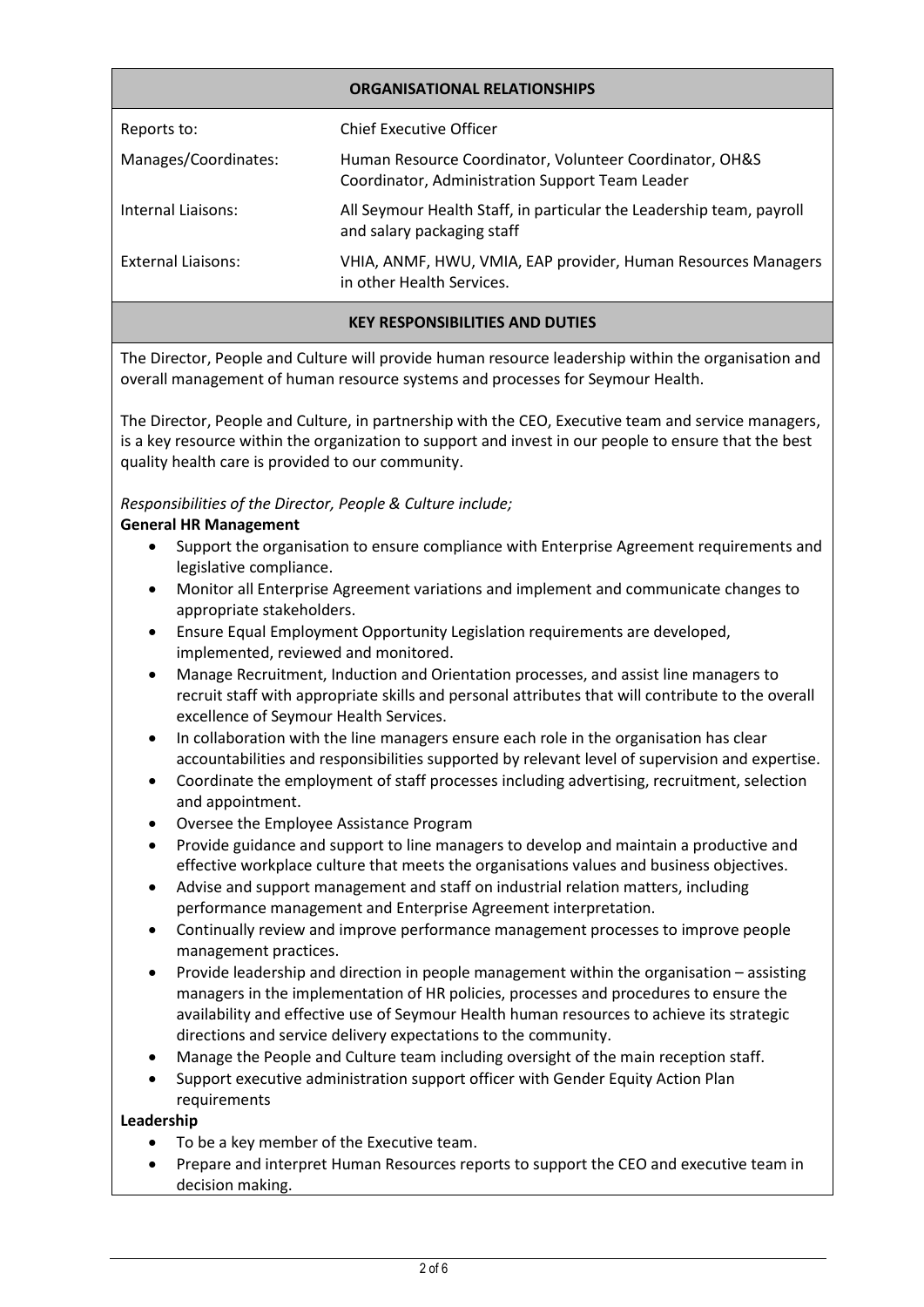- Provide advice on the management of human resources including human resource planning, workforce and workforce monitoring.
- Liaise with senior management in the establishment and review of appropriate Human Resources policies and procedures.
- Represent Seymour Health in developing and sustaining positive relationships with industrial bodies, external agencies and other relevant Human Resources organisations.
- Demonstrate leadership in building relationships with staff across all service areas
- Work with the Executive team to develop and maintain strategies to improve workplace culture and employee relations

### **Information and Reporting**

- Develop, implement and review the organisations Workforce Plan.
- Provide appropriate reports to the Executive team, Board, and other stakeholders on Human Resources performance as required.
- Maintain accurate Human Resources data information systems including reporting systems and projects.
- Attend internal and external meetings as required by the CEO.
- Coordinate the People Matter Survey and assist in the development and implementation of the action plan.
- Perform administrator functions for HR OnBoarding and LiveHire electronic platforms

### **Volunteer Programs**

- Oversight of volunteer recruitment and induction processes in conjunction with the Volunteer Coordinator
- Ensuring all volunteers undergo appropriate orientation processes
- Develop and expand volunteer programs
- Ensure volunteer reward and recognition processes are in place
- Support the Volunteer Coordinator to coordinate Volunteer Week activities

### **Occupational Health and Safety Practice**

- Involvement to ensure that safety systems are in place where required and that all systems comply with applicable legislation, Australian Standards and accreditation requirements.
- Comply with all of the By-Laws, Regulations and Policies that are in place at Seymour Health from time to time, including those relating to; Privacy and Confidentiality, Occupational Health and Safety, Performance and Development Management, Harassment in the Workplace
- Comply with all relevant Legislation

## **SPECIALIST SKILLS AND KNOWLEDGE**

- Knowledge of contemporary human resources systems and practices.
- Knowledge of the industrial relations environment, specific to Public Sector Health.
- Ability to interpret Enterprise Bargaining Agreements.
- Understanding of relevant legislation such as the Fair Work Act 2009, Equal Opportunity Act 2010.

### **ADMINISTRATION SKILLS**

- Good organisational skills with demonstrated capacity to develop and implement activities.
- Ability to work closely with managers including building relationships that allow managers to develop a high level of trust in the People and Culture service.
- Ability to develop constructive relationships with external stakeholders especially Union Representatives.
- Capacity to inspire trust and confidence in others including both managerial staff and general staff.
- Ability to demonstrate a high quality customer service focus to all stakeholders.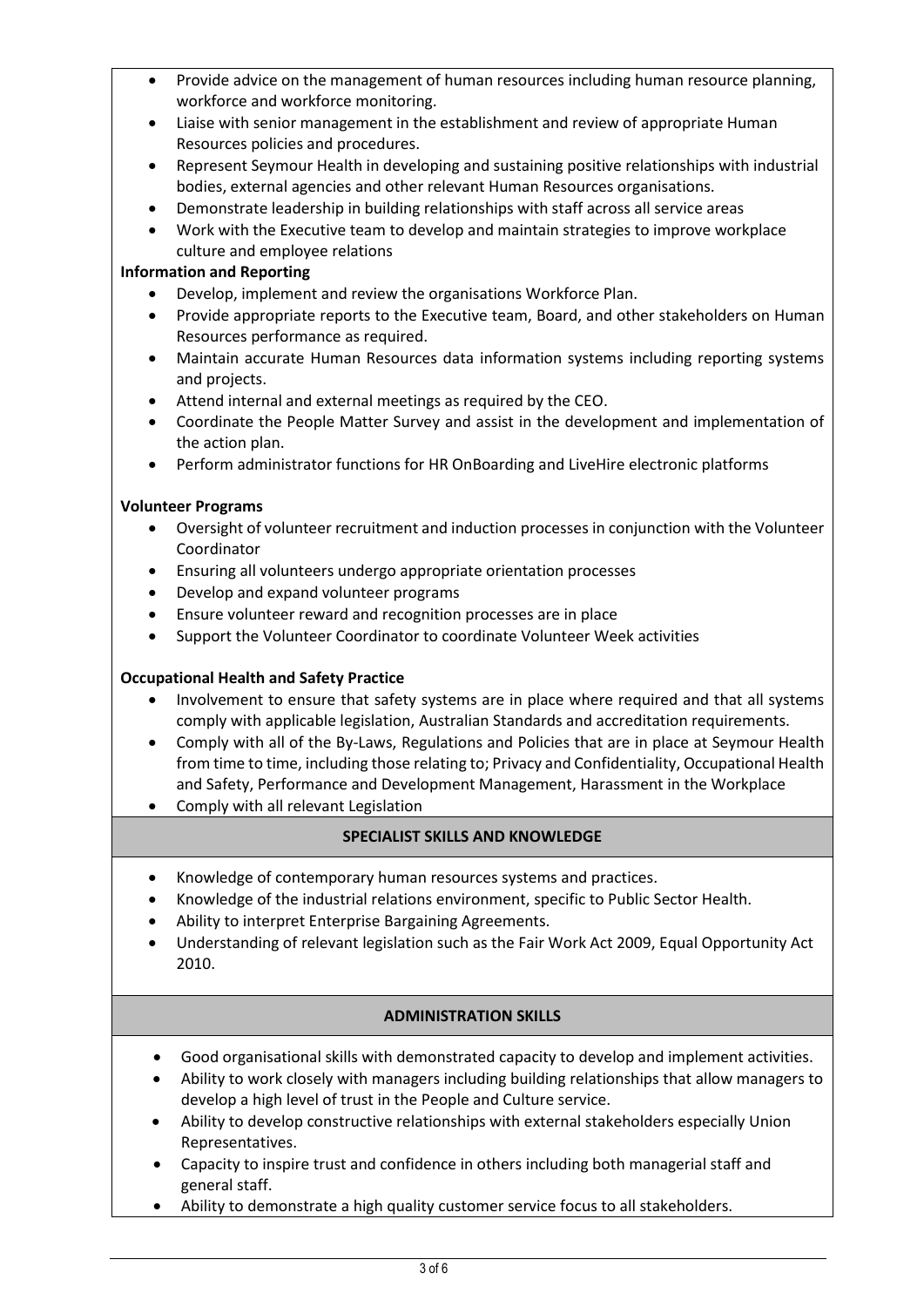• Ability to manage competing priorities and meet deadlines.

### **QUALIFICATIONS, EXPERIENCE and REGISTRATION**

- Human Resources Management qualification or equivalent.
- A minimum of 3 years practical experience working in a generalist human resources management position.

### **MANDATORY COMPETENCIES**

Unless an employee is able to produce evidence of successfully completing a mandatory competency, the employee will be required to successfully complete the competencies within the first three months of employment. Each employee is required then to successfully complete mandatory competencies annually.

Please refer to the Mandatory Training/Competency Policy for further information.

### **Organisational Values**

Seymour Health staff work with each other according to the Values listed below and the behaviours these values require when carrying out business.

These values are:

### • **Respect**

Seymour Health is committed to the respectful treatment of all staff. The value of respect is evident through the recognition and acknowledgement of the various views, beliefs, contributions, skills and experiences of others

• **Accountability and Responsibility** Seymour Health expects all staff to be accountable for their area of responsibility. The value of accountability and responsibility is evident through the acceptance and ownership of individual roles and behaviours in the context of striving to meet the objectives of the organisation.

## • **Honesty, Integrity and Trust**

Seymour Health is committed to an environment that values honesty, trust and integrity where actions and words are always authentic and consistent.

## • **Support**

Seymour Health is committed to supporting each person to be successful within their role in the organisation. The value of support is evident through clear and consistent direction, leadership, resources, enabling systems and professional development.

### • **Open and Transparent Communication**

Seymour Health is committed to effective, consistent and inclusive communication. The value of open and transparent communication is evident through clear expectations, common understandings, and respected confidentiality.

It is expected that staff will also work according to these Values when working directly with clients and members of the community.

### **Occupational Health and Safety**

All staff are expected:

- to comply with safety instructions in their work environment and to familiarise themselves with OH&S procedures. In addition, staff have the following responsibilities:
- to take reasonable care of their own health and safety as well as that of other people who may be affected by their conduct in the workplace.
- to seek guidance about new or modified work procedures.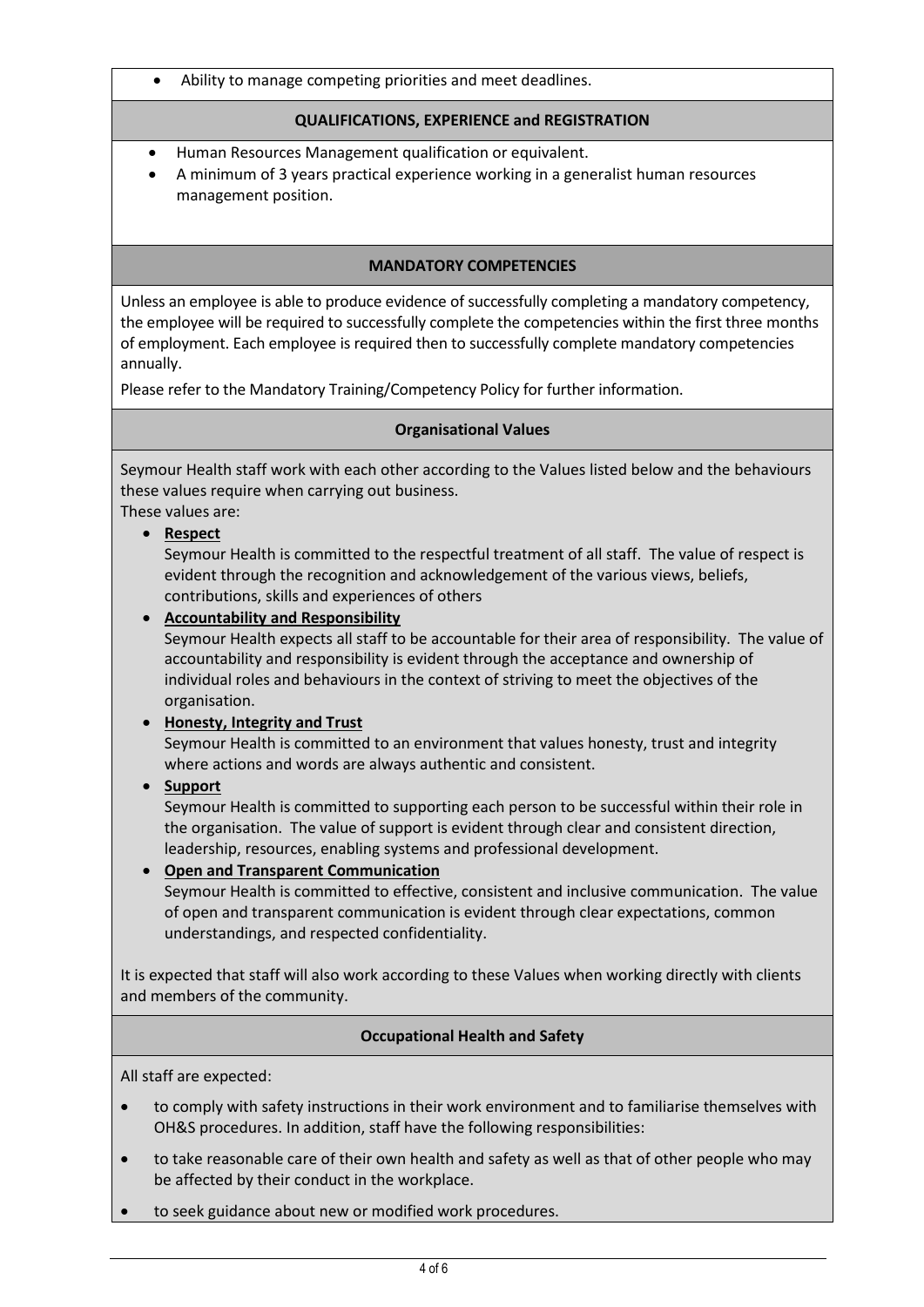• to ensure that any hazardous conditions are eliminated or minimised and that near misses and injuries are reported immediately to the supervisor.

If the role includes people management duties, these include the requirement to manage the health and safety of people under your control and support the actions contained in Seymour Health OH&S policies.

#### **Key Selection Criteria**

#### **Essential:**

- An appropriate qualification in Human Resource Management, Employee Relations or Business.
- A minimum of 3 years demonstrated practical experience in HR/IR management role, preferably in health sector.
- Experience and knowledge of HR Information Systems.
- Demonstrated experience in undertaking HR / IR investigations.
- Experience and knowledge of the accident compensation act and systems associated with work cover management.

#### **Desirable**

• Certificate IV Training & Assessment

#### **SPECIAL REQUIREMENTS**

- New employees must provide a current police check not more than twelve months old or satisfactorily complete a Police Records Check prior to commencing employment. All employees must hold a current police check not more than three years old.
- During the course of employment, if an individual is charged with or convicted of any offence, they must advise their manager within 7 days. The matter will be referred to the Manager People and Culture who will arrange for a police records check to be conducted at the individual's expense. If there is a disclosable record it will be assessed and a decision will be made in relation to the individual's ongoing employment or engagement.
- Employees are required to hold a current working with NDIS Worker Screening Clearance when working in specified areas. Please refer to NDIS Screening Check Policy for a list of the areas/roles required to hold a clearance.
- All employees of Seymour Health are required to complete an annual Influenza Vaccination Declaration From. Influenza vaccination will be provided for free annually and it is a mandatory requirement that all category A and B employees are vaccinated on an annual basis in accordance with the Healthcare Worker Immunisation Policy.
- All employees of Seymour Health are required to have a COVID-19 Vaccination in accordance with the Seymour Health COVID-19 Vaccination Requirements Policy.
- Should your role require you to drive a Seymour Health vehicle, a current Victorian Drivers Licence is required. Loss of licence or any licence infringement must be reported by the employee to the Seymour Health Management immediately.
- A completion of pre-existing injury or illness declaration will be required prior to appointment to the position.
- All employees of Seymour Health are bound to work according to the policies and procedures of Seymour Health, the Industrial Agreements that provide their terms and conditions of employment, any Scopes of Practice and professional codes of conduct established for your profession, the Code of Conduct for Victorian public sector employees and the provisions of the Fair Work Act, as amended from time to time.